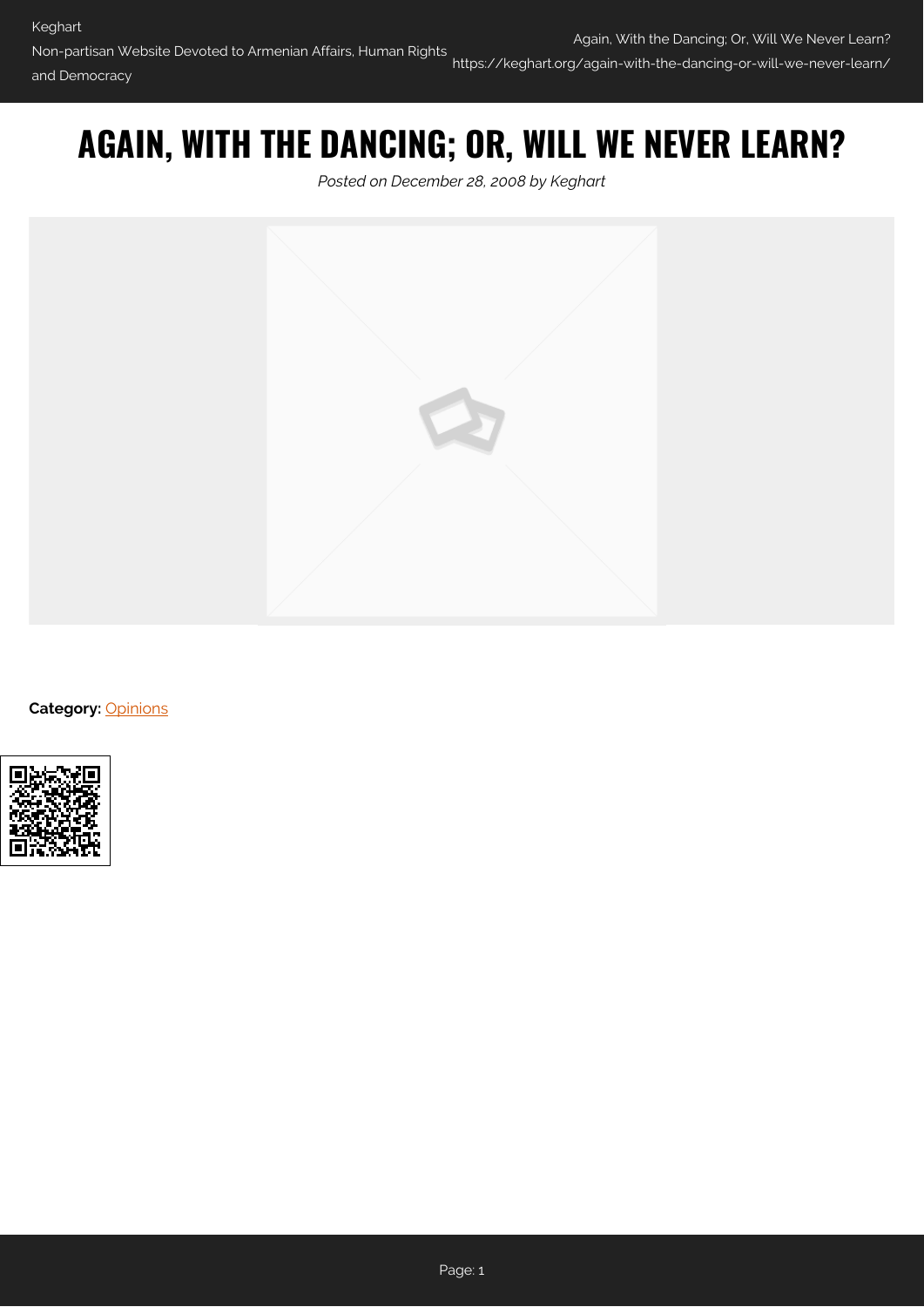Again, With the Dancing; Or, Will We Never Learn?

Non-partisan Website Devoted to Armenian Affairs, Human Rights and Democracy https://keghart.org/again-with-the-dancing-or-will-we-never-learn/

By Avedis Kevorkian, Philadelphia PA, 6 November 2008

Once again, the Armenians in America are dancing in the streets. Once again, it is an election victory by the Dummycrats.

By Avedis Kevorkian, Philadelphia PA, 6 November 2008 Once again, the Armenians in America are dancing in the streets. Once again, it is an election victory by the Dummycrats.

This time, it is the capture of the White House and an increase in the number of Dummycrats in both Houses of Congress.

And, again, the Armenians are expecting great things from the victors. Remember the exuberance in November 2006? Now, we were told, the American Congress would state once and for all that "Yes, there was an Armenian Genocide." I even put two bottles of Champagne in my refrigerator in anticipation of that great day.

We all remember the still-birth of HR106, and the miscarriage of S106 in this Congress run by the Dummycrats. It would appear that the Armenians were so busy dancing--after all, doctors say it's good exercise and good for the heart--that they may not have noticed the magnificent campaign that the Turks ran to put an end to both non-binding measures. But, let us look forward.

At this writing, president-elect Obama has not yet announced his Cabinet Secretaries--the most important of whom is the Secretary of State. As we know the last seven (or is it eight?) Secretaries have been pro-Turkish and opponents of any American recognition of the Armenian Genocide--"It's not in America's national interests, Sir."

It should not be forgotten that just before the voting, the Turkish government sent two top officials to America to speak with the staffs of the two candidates--one to remind the Dummycrats and the other to remind the Repugnants that they must take their instructions from Ankara in matters-Armenian and matters-Hellenic.

It should also be noted that the Co-Chairman of the Obama for President campaign in Florida was Robert I. Wexler who is the founder and chairman of the Turkish Caucus in Congress. (Wexler is the representative of what has been called the most-Jewish district in Congress.) Having delivered Florida for the Dummycrats, it is obvious that Wexler will demand his pound of flesh, and we all know from whose neck that pound will come.

Already some of the media are calling for the new administration to be "bi-partisan"--strange that, considering that the same media didn't call for bi-partisanship when the present administration took office! And, already, one of the persons being suggested for Secretary of State is a Repugnant who is a known pro-Turk.

All of this is not to suggest that President-elect Obama and Vice President-elect Biden will go back on their pro-Armenian stands (and, let us not forget, their pro-Cyprus comments) of the past, but considering what happens between a November election and a January inaugural, it behoves the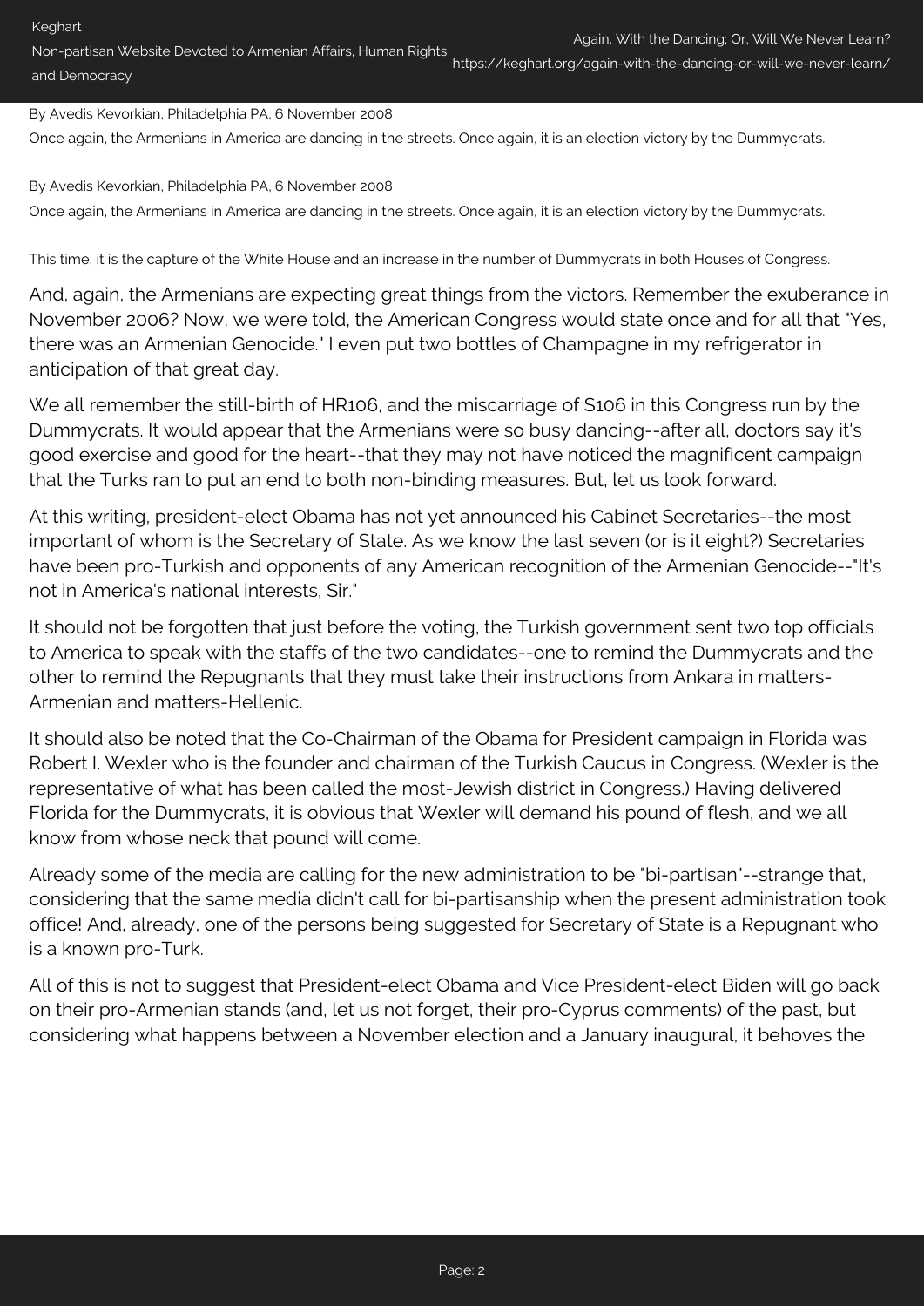For myself, I never took out of the refrigerator my two bottles of Champagne, and I intend to wait. (And, besides, I never learned to dance.) But, I would appreciate the advice from an œnologist as to how long I can keep Champagne in a refrigerator.